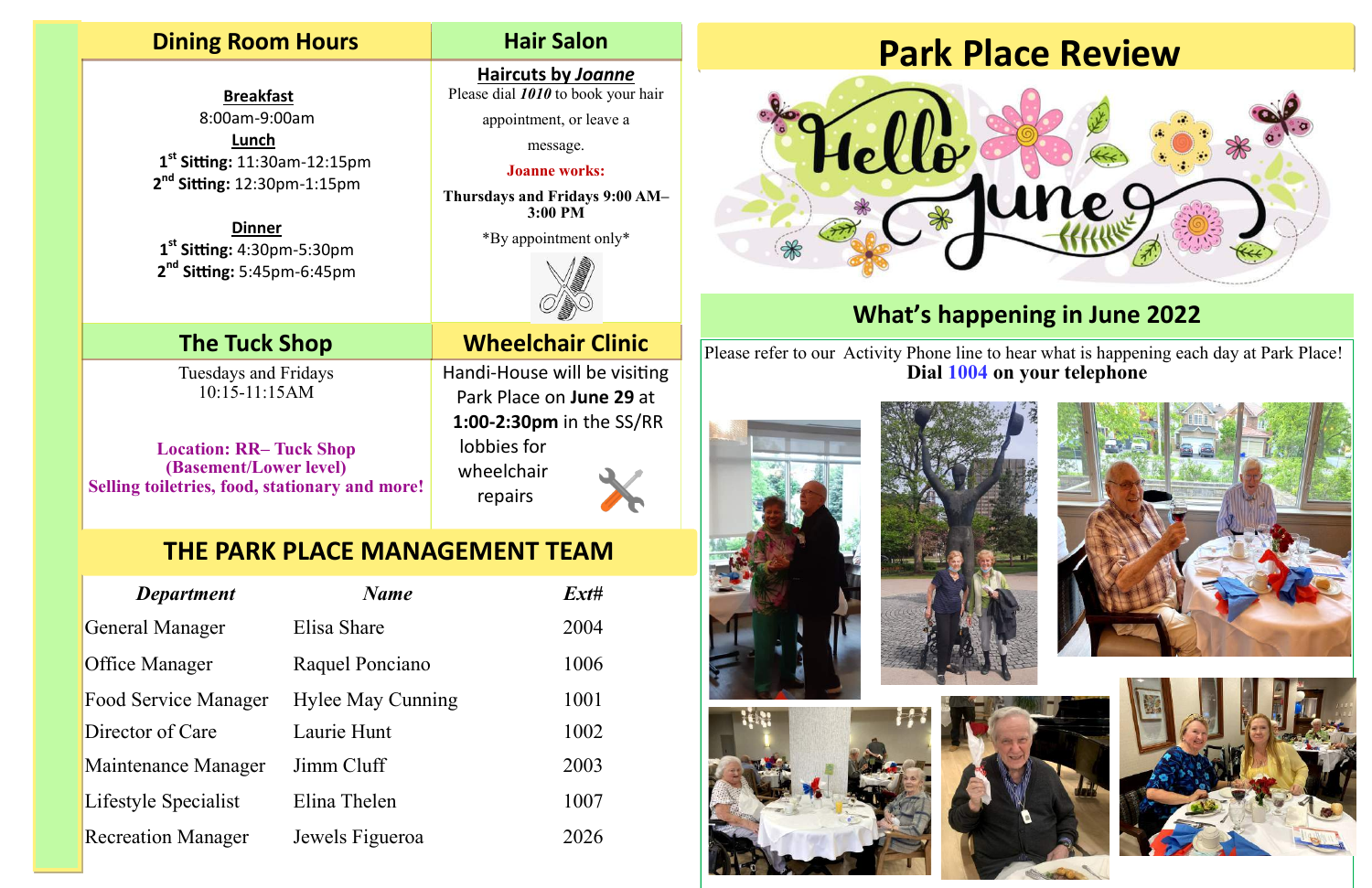## **Best Wishes to our Park Place Friends Born in June!**  *Special Dinner will be on Wednesday, June 29 2022*

### **Movies for This Month Check out these movies in our theatre!**

Please note movies will be shown at 7:15pm each evening unless noted otherwise on the calendar

**The next movie committee meeting is on June 23, 2020 at 3:00PM in the SS-Theatre.** 



**Monday June 13th—** Scenic drive down Sir John A Macdonald Parkway at 10:00 am (TBD)

**Tuesday June 14th–** Lunch at Red Lobster 11:00 am and shopping trip to Ottawa Train Yards at 2:00 pm (TBD)

**Monday June 20th—** Scenic Drive down Queen Elizabeth Drive at 10:00 am (TBD)

**Tuesday June 21st—** Shopping Trip at Walmart Baseline at 10:00 am and drive to Andrew Haydon Park for a walk at 2:00 pm (TBD)

**Monday June 27th —** Scenic drive through the city (TBD)

**Tuesday June 28th—** Drive to Carlingwood Mall at 10:00 am and a group walk to Tim Hortons (TBD)

Please note that drives on June 6 and 7 are currently unscheduled due to bus repair. Drives will begin on June 13th to accommodate for the bus maintenance.

**Please sign up for all outings at reception! If you have any questions, please call EXT 2026. Thank you!**

## **Bus Outings this month:**

### **Birthdays**

June Davis (RR) —**June 1st** Barbara Charron (RR) - **June 2nd** Alice Huebner (RR) - **June 5th**  Eileen Hamilton (SS) - **June 9th**  Bill Murphy (SS) - **June 10th**  Phyllis Kinach (RR) - **June 11th**  Beth Ann McNamara (SS) - **June 12th**  Voula Sardelis (RR) - **June 15th**  Eileen Page (RR) - **June 16th** Susanne Becker (RR) - **June 22nd** June Donnelly (RR) - **June 24th** June St. Amand (SS) - **June 24th**  Donna Macdonald (SS) - **June 27th**  Jean Terhune (RR) - **June 27th**  Joanne Robertson (RR) - **June 28th**  Michelle Owens (RR) - **June 28th** 





### **Anniversaries**

Please inform reception or the activities department if you are celebrating an anniversary this month!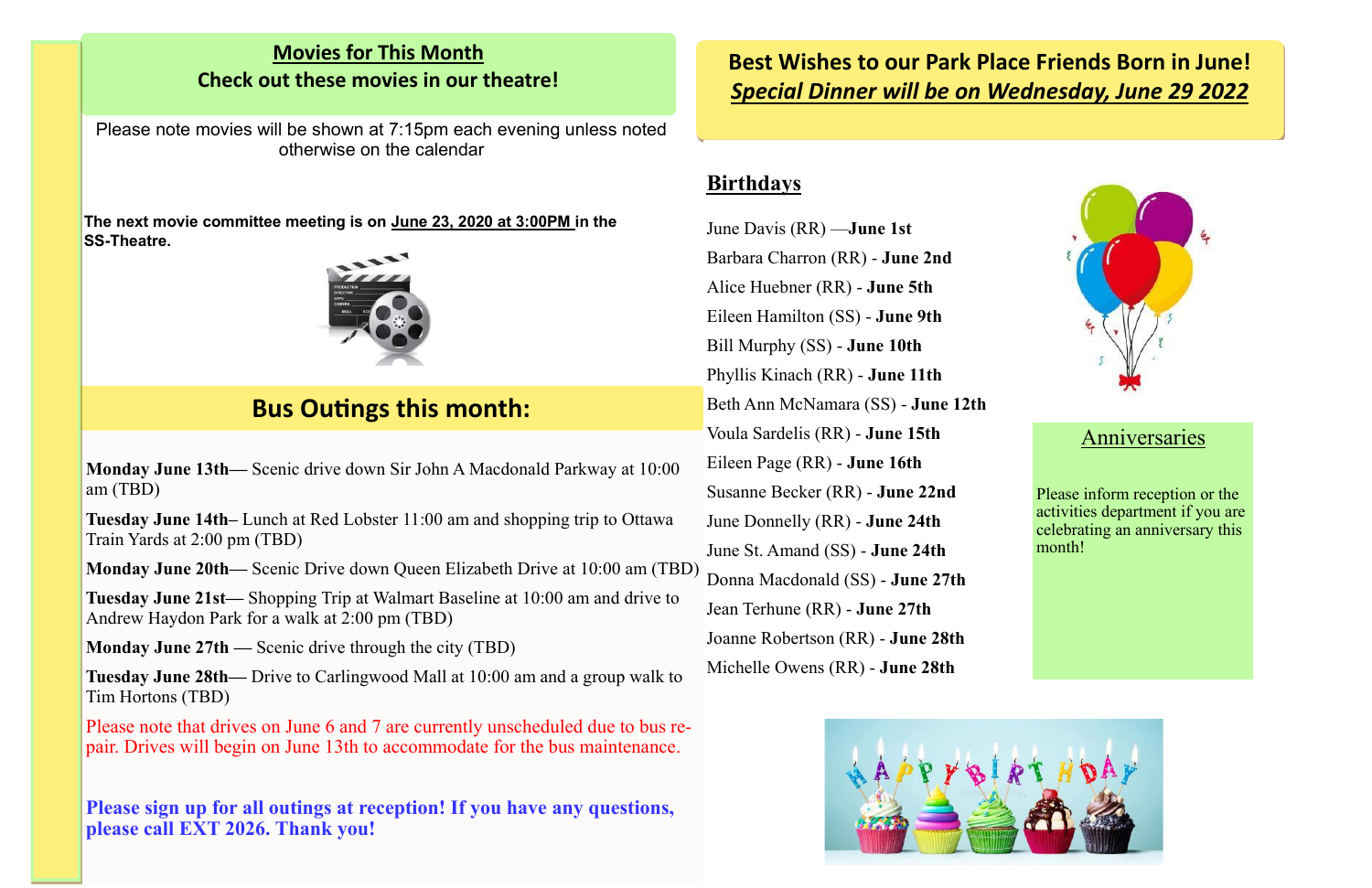# **SS Resident Council Members Clubs and Committees**





**President Secretary** Vice President Secretary **Dora Boersma** Bill Collins **Bill Collins** Ellen Desmarais

*SS Resident Council meeting: June 20 @ 1:30pm SS– Auditorium*

# **Resident Ambassadors:**

**Monthly Book Club Meeting: June 2nd at 2:00 pm in the SS-Lobby Monthly Movie Committee Meeting: Thursday, June 23 at 3:00 pm in the SS-Theatre Knitting Club: Sundays at 2:30pm in the SS-Lobby Cards/Games: Fridays at 7:15pm in the SS-Bistro Resident Run Bridge: Tuesdays at 3:00pm in the RR-Game Room Women's Group: Monday, June 6th and 13th at 10:30 am in the SS-Auditorium Men's Group: Friday, June 3rd and Friday, June 17th at 10:30 am in the SS– Auditorium Activity Townhall Meeting: June 15th at 2:00 pm**

# **Warm Park Place Welcome to:**

Please join us in welcoming our new residents!

**Rita and Benito Menicucci (RR) Illeana Gruda (RR)**





**SS Building Gwen Boyles**



**RR Building Charles (Charlie) Jefferson**